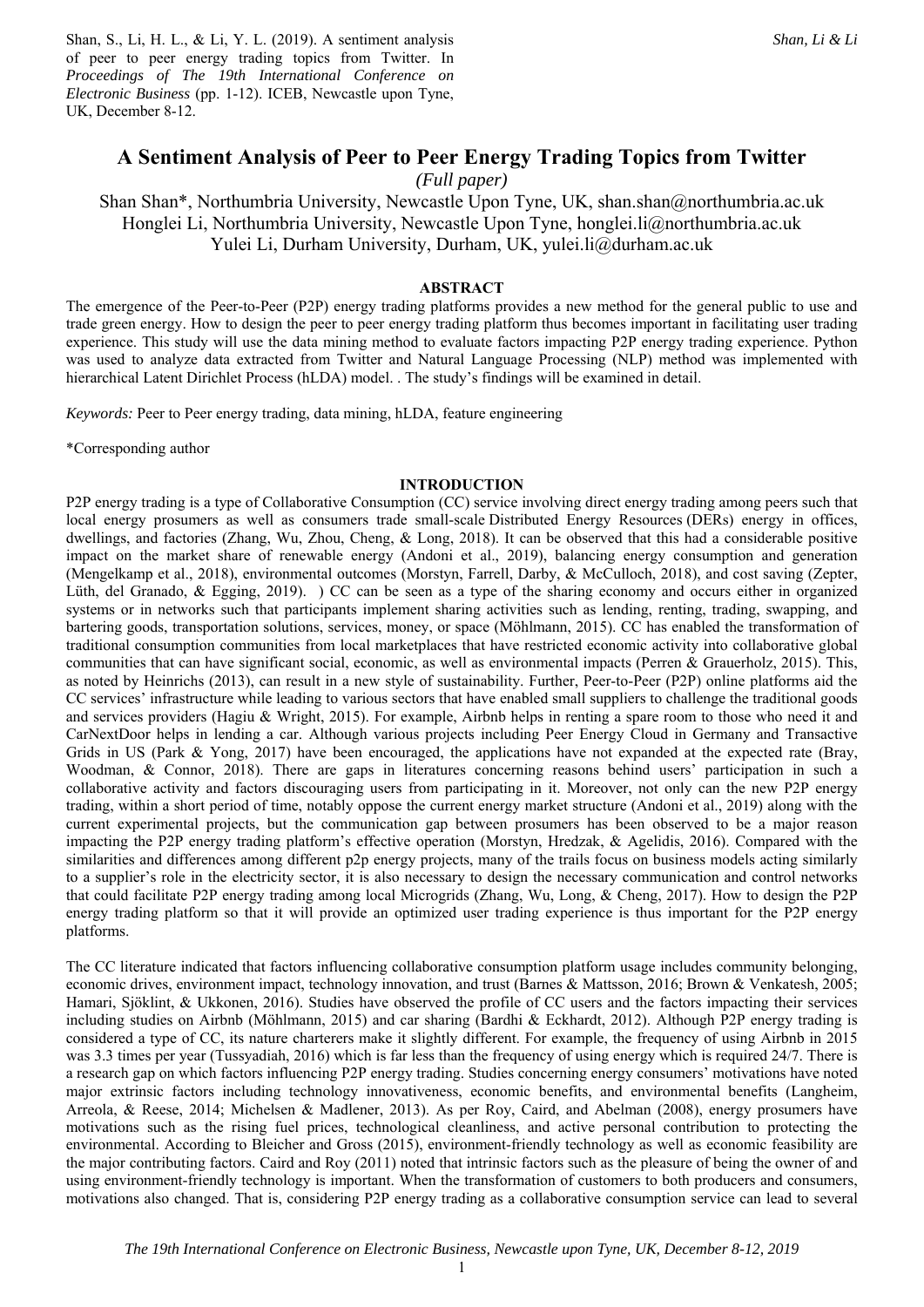motivations as prosumers are expected to have their own preferences regarding risk-aversion, financial return, energy securities, as well as environment/social concerns (Darby, 2013).

This present study aims to fill this gap by examining factors impacting P2P energy trading. Hence, the present study will examine the gaps in literature based on the factors influencing using CCs, while noting the differences compared to other CC services including Airbnb. This study also intends to use the Natural Language Processing (NLP) method to assess factors that impact P2P energy trading experience. In particular, the data in this study will be obtained from Twitter and assessed using the NLP method's Hierarchical Latent Dirichlet Process (hLDA) model with python. The study can make theoretical as well as practical contributions in three major ways. First, examining the reasons for energy trading can help resolve the communication problem among customers and prosumers. Second, it may help by offering significant insights for P2P energy trading shareholders and enable better decision-making. Third, the new NLP analytic methods concerning energy trading can offer a new method to evaluate the CC motivations.

# **LITERATURE REVIEW**

#### **The Context Of Peer To Peer Energy Trading**

From the late half of 1990s, Europe has completely implemented Information and Communication Technology (ICT) use in distributed power networks, and as noted by Park and Young (2017), it has been expected that, in the future, individuals will be able to exchange the distributed power source generated electricity, thus ensuring the prosumers and consumers' exchange regarding the surplus energy. Moreover, they also suggested that there has been increased encouragement for energy trading platforms on a global scale, including Peer Energy Cloud in Germany, Open Utility in the UK, and Brooklyn microgrids in the US. According to Montemayor, Boersma, & Dorp (2018). Until 2018, there were 143 P2P energy projects in the world, beside of this, the top 3 countries are the Netherlands, Germany and the US. Most of the action (over 64%) is concentrated on the European continent.

P2P energy trading is crucial as it enables customers to transform into prosumers because of DERs technology. Further, as new proactive customers replace the typical passive consumers' traditional identity, it has led to changes in energy power networks that continue evolving. Typically, every country has certain major players in the energy industry that control the centralised power distribution, and because of such centralised conventional energy transition, consumers used to be passive concerning the power network. The introduction of ICT-based smart grid technology, however, enabled substantial amount of data from various sources to be collected and assessed. The data sources include Internet of Things (IoT) devices, sensor networks, and wearable devices (Pieroni et al., 2018) that have allowed two-way communications between prosumers and consumers. As noted by Khan et al. (2013), many researchers have examined this subject by using techniques such as home automation, advanced metering infrastructure (AMI), smart meters, and home area networks (HANs). Such technologies have aided in promoting communication's bidirectional nature which has not only increased the efficiency of energy but also allowed electricity consumption to be better evaluated, planned, used, as well as modified (Parag & Sovacool, 2016). Vehicle owners as well as consumers can re-assess from where they purchase energy and how they use it because of new technologies including vehicle-to-grid electric automobiles and smart meters, be it through trading energy with small-sized and medium-sized agents or directly. Zhou, Wu, and Long (2018) noted that P2P energy trading has a distinct approach in which operators offer a local market platform that has the required functions to ensure that individual benefits are achieved as it helps prosumers trade and share energy with one another. Agents who consume as well generate electricity are prosumers. A major advantage of this framework is that it allows prosumers to gain control over their individual DERs, because of which participation is ensured without motivational incentives. Further, as per Hagiu and Wright (2015), these trading platforms help smaller-scale suppliers in competing with more traditional and larger companies which provide services and goods and have thus emerged in numerous sectors. Hence, it has led to a new power system operation model which is energy trading on microgrids. According to Zhang et al. (2017), this model will help people generate their own energy in domestic settings, offices, and factories through Renewable Energy Sources (RESs) that can also be shared and traded locally in their community.

It should be noted that all P2P energy trading platforms have to address the problem of network's nodes which handles the local supply and demand while considering the energy prices and grid conditions. Moreover, as noted by park and Yong (2017), it is difficult to implement communication between various DERs effectively through energy storage systems (ESS). Morstyn et al. (2018) stated that it is important to combine DERs, control, and consumer communications, but as predicting customer preferences is difficult, P2P energy trading communication also becomes difficult. As per (Zhang et al., 2017), previous studies have focused on business models as well as platforms functioning in a manner similar to the role of a supplier in the electricity sector. On the other hand, local P2P energy trading must have a communicated and controllable network which has a current trading data-based trading network so that it is effective.

The Public Blockchain Platform is a P2P energy trading infrastructure and is largely used in existing trial projects. Its developers describe Blockchain as a distributed ledger which helps individuals conduct transactions with one another without requiring a reliable third party such as a bank. Now, the ledger become numerous models that are applicable to various business problems and can drastically enhance information sharing (Hancock, 2016). For example, the US-based Brooklyn Microgrid that can coordinate DERs for continuing supply in case of the microgrid being separated from the main grid. In such a platform, prosumers tend to be incentivised based on the shared aims, including minimising local pollution, for developing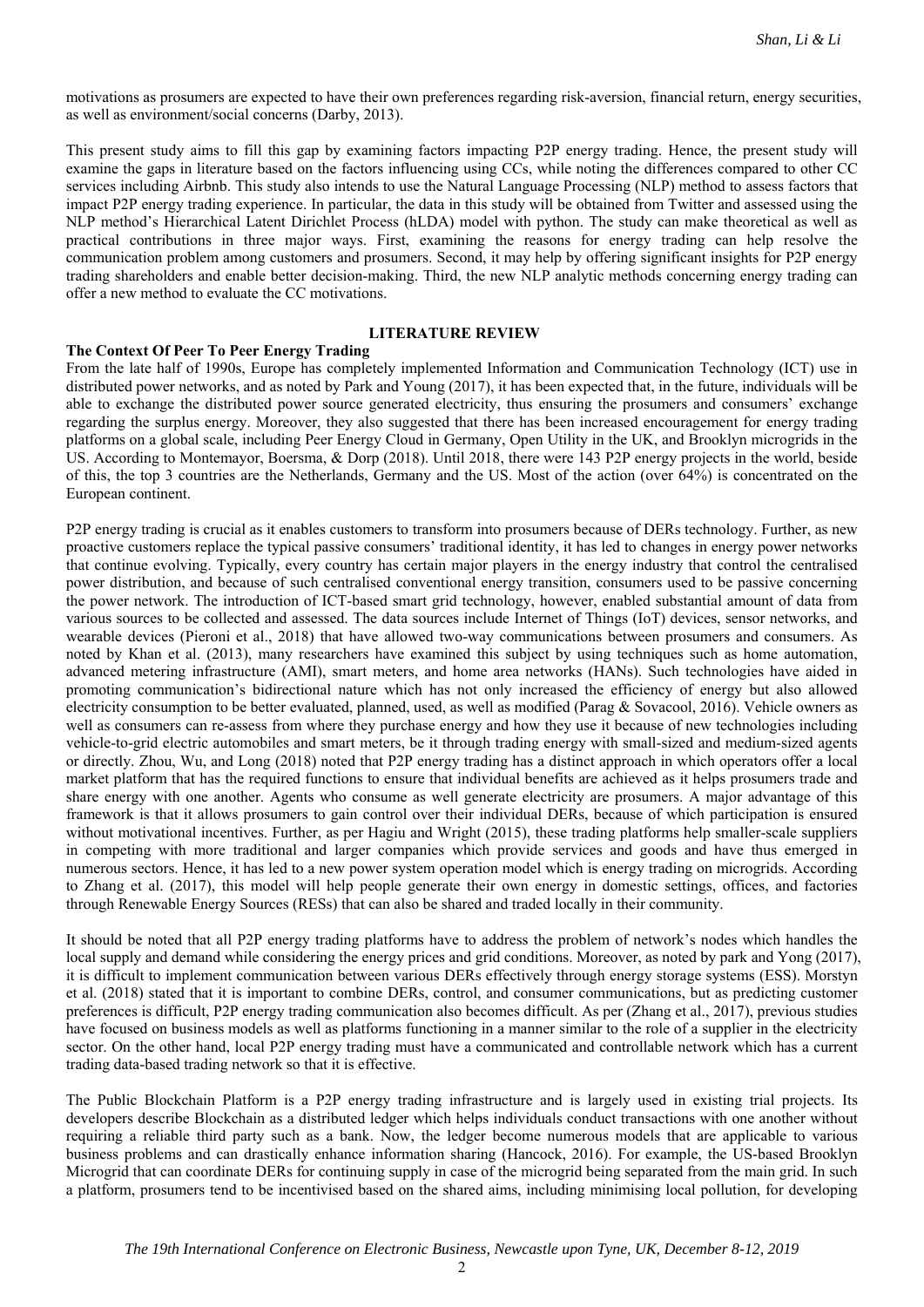microgrids as well as other community energy initiatives. Such community-based goals help in creating more awareness about P2P energy trading platforms and ensure that local users provide support.

The World Energy Council (2018) noted that it is important to be careful for ensuring that such a balance is sustained when rapidly transitioning to new digital, decentralized, and decarbonized systems because of the risk of trade-offs developing between the priorities that can hinder their critical balance. As per Morstyn et al. (2018), it is important that extant power networks keep ensuring that customers can access affordable energy in a secure and universal manner while transitioning to a zero-carbon emissions model. Boroojeni et al. (2016), however, believes this is difficult as their energy model is primarily dependent on non-renewable fossil fuels. Further, according to Morstyn et al. (2018), using P2P networks for conducting energy trading is important as they can help prosumers establish prices for transactions as well as determine complementary resources and help in service coordination.

In addition, there are regulatory barriers that oppose the P2P energy trading application. Consider the Piclo for example which is a first P2P energy trading project that was established in 2017 in the UK (open Untility, 2015), with all transactions currently mandated to be conducted through a licensed supplier while customers having only one licensed supplier (as with Piclo). Hence, a domestic prosumer such as solar PV cannot sell any additional generation and must either store it on site or sell it through the supplier to the grid. On the other hand, a customer also cannot buy electricity from anyone apart from their sole contracted supplier. Bray (2018) noted that, today when households are able to buy various products from diverse companies, such a 'supplier hub' model can be a hindrance.

### **Motivations To Adopt Peer-To-Peer Energy Trading**

It can be helpful to identify factors which determine the P2P energy trading usage intention as it can help understand CC behaviour as well as identify the feasible tasks of enhancing P2P energy trading providers' service quality (Tussyadiah, 2016). Hence, it is necessary to examine the influential factors concerning P2P energy trading experience for understanding its motivations. According to the self-determination theory, as noted by Deci and Ryan (1985), motivations can be classified into intrinsic and extrinsic. The extrinsic motivation concerns pursuing valued outcomes that differ from the activity, such as reduced cost or increased income. On the other hand, the intrinsic motivation emphasises the advantages of performing an activity, including perceived enjoyment, instead of the outcome. Studies regarding the motivation behind energy consumers showed major extrinsic factors included technology innovativeness, economic benefits, and environmental benefits (Langheim et al., 2014; Michelsen & Madlener, 2013). As noted by Roy et al. (2008), the motivations behind energy prosumers are rising fuel prices, technological cleanliness, and active personal contribution towards protecting the environment. Further, as per Bleicher and Gross (2015), environmentally friendly technology as well as economic feasibility are major contributing factors. Caird and Roy (2011) also stated that intrinsic factor which is the expected pleasure of owning as well as using environmentfriendly technology is important.

Following the conceptualization in previous studies of motivations of CC, community belongings is the first factor which previous study always identified. Studies have highlighted the importance of belonging to a community (Närvänen, Kartastenpää, & Kuusela, 2013) because a community is important for participating in sharing actives (Albinsson & Yasanthi Perera, 2012). Further, the CC fulfils consumers' social needs that include wanting to socialise (Rachel Botsman & Roo Rogers, 2010) as well as a sense of belonging or being included in a community. Previous studies have noted how much sharing economy impacts the social ties' development or strengthening and the creation or improvement of participants' sense of community (Rosen, Lafontaine, & Hendrickson, 2011).

The second factor impacting CC motivation is environmental impact. Phipps et al. (2013) noted that enhancing the environmental, economic, and social impacts of consumption can address the existing as well as future generations' needs. Hamari et al. (2016) also stated that the sustainable activity of collaborative consumption can increase participation.

Another significant factor is economic benefit that can impact CC motivation. Moreover, participating in sharing can be a rational and utility enhancing behaviour in which exclusive goods ownership is replaced by the consumer with a CC service lower cost options (Belk, 2009). Apart from this, reward is also a type of economic benefit that affects CC services use. Both the intrinsic and extrinsic motivations of participation in open source development, and find that a strong extrinsic motivation is the potential future rewards, such as economic benefits (Alexander Hars, 2002).

Further, enjoyment is a significant determining factor behind intrinsically motivated use because the social networking services as well as similar service design that is utilised elsewhere can enhance relatedness (Deci & Ryan, 1985). Santoso and Nelloh (2017) noted that enjoyment can positively impact customer satisfaction as well as be insignificant regarding future intention.

Attitude is another determining factor concerning CC. According to traditional theories regarding consumer behaviour, as noted by Woodside and Lysonski (1989), attitudes are crucial in the decision-making process and can have a considerable impact on consumer behaviour. Attitude refer to a temperament of favourably or unfavourably responding to a person, object, event, or institution (Ajzen, 2005) that can affect such an intention (Ajzen & Fishbein, 1977).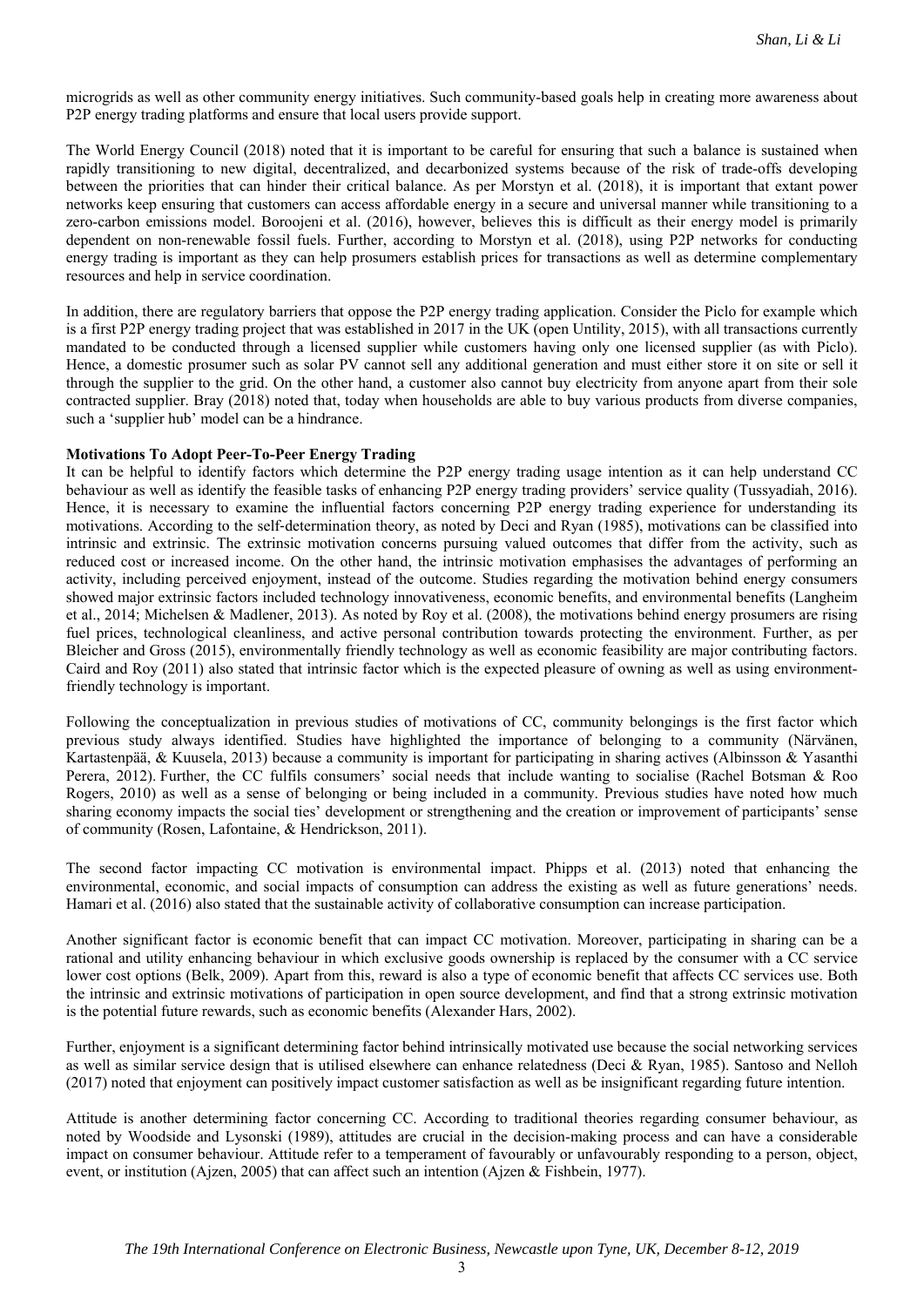Another factor is technological innovation that impacts CC motivations. One of CC's significant characteristics follows web 2.0 (Belk, 2009). According to studies on innovation theory, people tend to implement an innovative technology when they believe that it offers certain advantages compared to their current methods and when the technology is less complicated (R Botsman & R Rogers, 2010). That is, consumers prefer trying a new service or product if the technological innovation is able to provide more convenience as well as economic benefit.

Perceived Risk is also a major factor that has a negative impact on the purchase intentions of customers. Perceived risk is the extent one's belief of the uncertainty regarding there will be desirable outcomes (O'Leary‐Kelly & J. Vokurka, 1998). In terms of the perceived risk in studies on e-commerce, privacy, credibility, and security are the main issues (D. L. Hoffman, T. P. Novak, & M. Peralta, 1999). In the e-commerce industry where goods are permanently sold for money, it is important that the sharing economy property be returned to its owner following a previously established usage and condition period (Belk, 2014). The perceived risk leads to loss of chance of continued use of the services.

Moreover, trust is a significant factor for determining CC. Trust refers to a subjective belief that one party has about the trustee or the prosumers acting in a way that the other party, such as the consumers, expects during an exchange, transaction, or interaction (Gambetta, 1988). According to L. Hoffman, P. Novak, and A. Peralta (1999), lack of trust is a major reasons for individuals not conducting online transactions, while humans are naturally inclined to trust and determine trustworthiness (Wu, Hu, & Wu, 2010).

It has also been observed that reputation is crucial in determining participation in communities as well as other online collaboration activities including information sharing (Hamari et al., 2016). As noted by Alexander Hars (2002), selfmarketing as well as reputation building are significant indicators of the possibility of online collaboration.

Consumer and service studies have noted that perceived quality is a major precursor to satisfaction as well as the intention of again using this service (Cronin Jr & Taylor, 1992). Regarding CC, for example, a car sharing service user or accommodation marketplace user may have greater likelihood of using this service again if they have a positive experience with customer service. Further, Möhlmann (2015) noted that service quality is necessary for ensuring satisfaction and that an option of sharing and additional service quality form new components to assess the success of information system (DeLone & McLean, 1992).

| Authors                                     | Community<br>belongings | Reputation  | Trust       | Service<br>quality | Environment<br>Impact | Economi<br>c Benefit | Technology<br>Innovation | Enjoyment   | Attitude    | Perceived<br>Risk |
|---------------------------------------------|-------------------------|-------------|-------------|--------------------|-----------------------|----------------------|--------------------------|-------------|-------------|-------------------|
| (Tussyadia<br>h, 2016                       | $\mathbf x$             |             |             |                    | $\mathbf X$           | $\mathbf X$          |                          | $\mathbf X$ |             |                   |
| (Hamari et<br>al., 2016)                    |                         | $\mathbf X$ |             |                    | $\mathbf X$           | $\mathbf X$          |                          | $\mathbf X$ | $\mathbf X$ |                   |
| (Möhlman<br>n, 2015)                        | $\mathbf x$             |             | $\mathbf X$ | $\mathbf X$        | $\mathbf X$           | $\mathbf X$          | $\mathbf X$              |             |             |                   |
| (Santoso $\&$<br>Nelloh,<br>2017)           |                         |             |             |                    | $\mathbf X$           | $\mathbf X$          |                          | $\mathbf X$ |             |                   |
| $\&$<br>(Yang<br>Ahn, 2016)                 |                         | $\mathbf x$ |             |                    | $\mathbf X$           | $\mathbf X$          |                          | $\mathbf X$ |             | $\mathbf X$       |
| (Guttentag<br>& Smith,<br>2017)             | $\mathbf X$             |             |             | $\mathbf x$        |                       | $\mathbf X$          | $\mathbf x$              |             |             | $\mathbf X$       |
| (Zervas,<br>Proserpio,<br>& Byers,<br>2017) |                         |             | $\mathbf X$ | $\mathbf X$        |                       | $\mathbf X$          |                          |             |             |                   |
| (Mittendorf<br>$\&$<br>Ostermann,<br>2017)  | $\mathbf x$             |             | $\mathbf X$ |                    |                       |                      |                          |             |             | $\mathbf X$       |

Table 1 Overview of service attributes that appeared in previous studies on CCs services

# **METHODOLOGY**

In recently research, NLP can automatically determines which entities are being referred to by the text using both natural language processing techniques and analysis of information gleaned from contextual data in the surrounding text based upon input of a text segment (Liang, Koperski, Dhillon, Tusk, & Bhatti, 2013). Meanwhile, the exploration of Topic Models started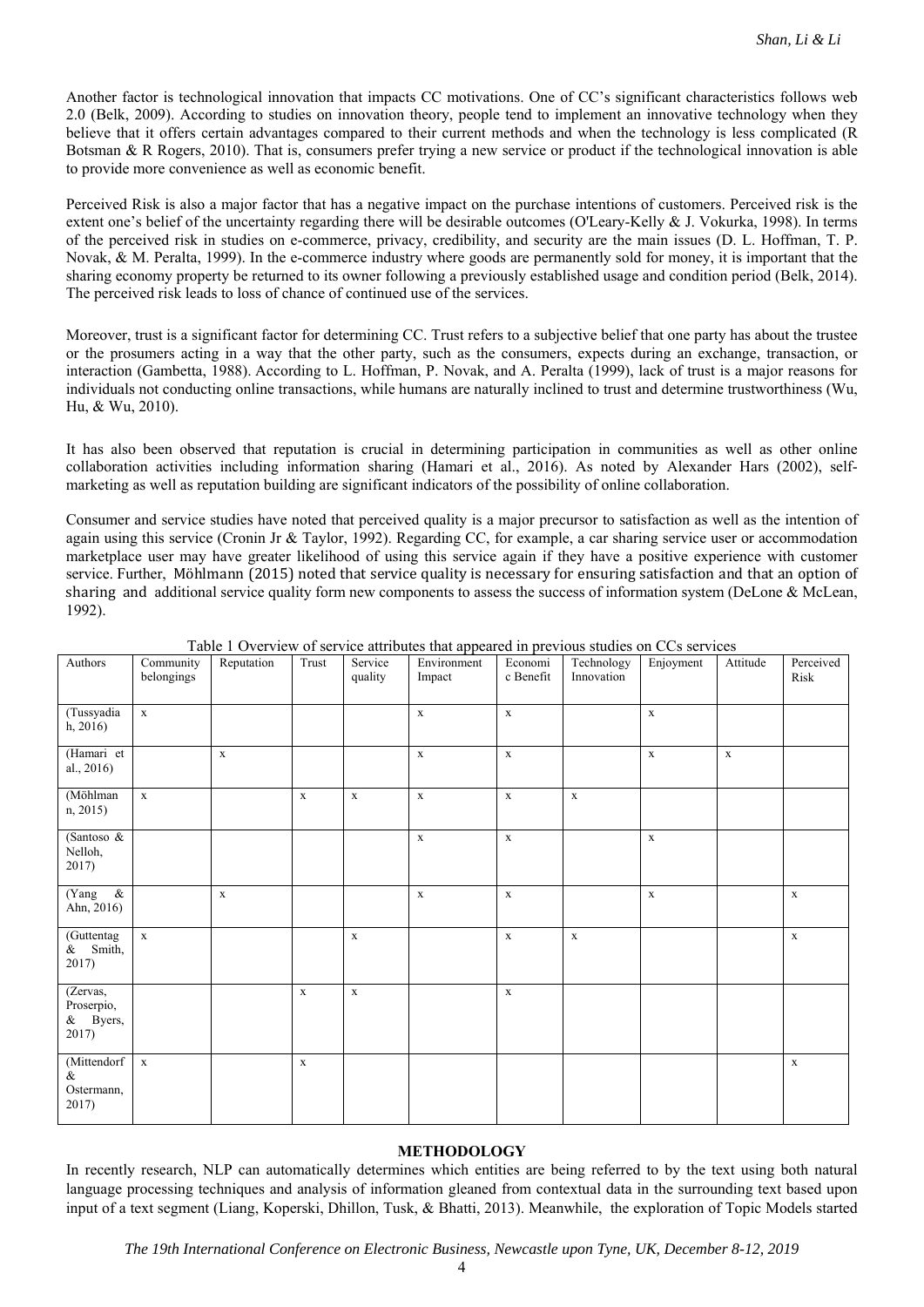from the field of natural language processing (NLP) and information retrieval (IR) (Steyvers & Griffiths, 2007). A large amount of unstructured and unlabeled document were represented and clustered with different topics according to the co-occur frequently in the documents (Sun et al., 2016) Topic model are well used in different subjects, such as comparing twitters and traditional social media (Zhao et al., 2011); analyzing user reviewers in tourism (Rossetti, Stella, & Zanker, 2016) and for open ended survey responses (Roberts et al., 2014).

#### **Data Collection**

We collected data from Twitter, a social media platform where users can post their opinions or 'tweets'. Twitter has been a valuable and important source for analysing public opinions (Pak & Paroubek, 2010). We have used the keyword "peer to peer energy trading" to extract 3700 sample tweets from 2009 to 2019. The official Twitter API has a limit of 100 tweets per request and it can only allow users to trace back to maximum six days. Therefore, another unofficial tool based on Python, called 'TwitterScraper'(Taspinar & Schuirmann, 2017) was used to collect all related tweets. The data collected consists of ten columns, including 'user', 'full name', 'tweet ID', 'date and time of the tweet', 'tweet URLs', 'likes', 'replies', 'retweets', 'tweet text', and 'html'.

#### **Data Pre-Processing**

*Only tweet texts were extracted.* As we needed to analyse the topics, we only focus on the tweets they posted and removed other variables collected through TwitterScraper, such as likes and retweets.

*URLs were removed.* Some tweets contain website URLs, such as ' P2P energy trading"the grid will become a market for making many-to-many connections between suppliers and consumers" http://reneweconomy.com.au/2014/building-theelectricity-system-of-the-future-84762'. Scholars believe that URLs in tweets are not helpful for analysing sentiments and thus, we remove all URL links (Pak & Paroubek, 2010).

*Tokenisation, stemming, stop words removal and corpus generation*. A specialised python package called TweetTokenizer in NLTK (Loper & Bird, 2002) library was used to tokenise the tweet texts. Then, we stem the words using Porter's stemming algorithm (Porter, 1980). We remove all stop words that used for grammar but are not necessary for understanding the meaning of tweets, such as 'that', 'which', 'on', 'in'. We also remove those words (e.g. 'p2p', 'blockchain', 'energi', etc.) occurring in nearly all tweets. The results after the filters mentioned above become the 'corpus' for topic model. (Schütze, Manning, & Raghavan, 2008).

# **Hierarchical Latent Dirichlet Process.**

Latent Dirichlet Process (LDA) was mostly used in the topic model, which includes both unsupervised and supervised topic model to extract potential topics and also provides a generative probabilistic model form the collections of discrete data, for example, the text corpora (Blei, Ng, & Jordan, 2003; Mcauliffe & Blei, 2008). LDA model has been adopted in many fields. For example, Guo, Barnes, and Jia (2017) use LDA on 266,544 online hotel reviews to identify nineteen controllable dimensions, such as park, car and street. The LDA is based on the Bayesian approach as below and it assumes that the words in each text are drawn from a mixture of baskets independently while each basket contains a set of words and the generative process for each tweet, D (Blei et al., 2003). LDA includes different types of variants, such as the Author-Topic Model which is used to address authorship information (Rosen-Zvi, Griffiths, Steyvers, & Smyth, 2004); The Dynamic Topic Model which can analyze the time evolution of topics in large document collections (Blei & Lafferty, 2006); the Relational Topic Models which can summarise the networks among different documents and predict the links among them (Chang & Blei, 2009).

This research employed the Gibbs sampling for the Hierarchical Latent Dirichlet Process (hLDA) to extract the topics and their hierarchical relationships. hLDA is based on the Latent Dirichlet Allocation (LDA) model and a non-parametric prior called the nest Chinese restaurant process (Griffiths, Jordan, Tenenbaum, & Blei, 2004). Griffiths et al. (2004) describe the process as follows:

- 1) Let c1 be the root restaurant.
- 2) For each level  $l \in \{2, \ldots, L\}$ :
	- (a) Draw a table from restaurant  $c_{1-1}$  using the following 2 equations:

Where  $m_i$  is the number of previous customers at table  $\mu$ , and  $\gamma$  is a parameter.

- (b) Set  $c_i$  to be the restaurant referred to that table.
- 3) Draw an L-dimensional topic proportion vector  $\theta$  from Dir( $\alpha$ ).
- 4) For each word  $n \in \{1, \ldots, N\}$ :
	- (a) Draw  $\underline{z} \in \{1, \ldots, L\}$  from Multi( $\theta$ ).
	- (b) Draw  $w_n$  from the topic associated with restaurant  $\sqrt{c_2}$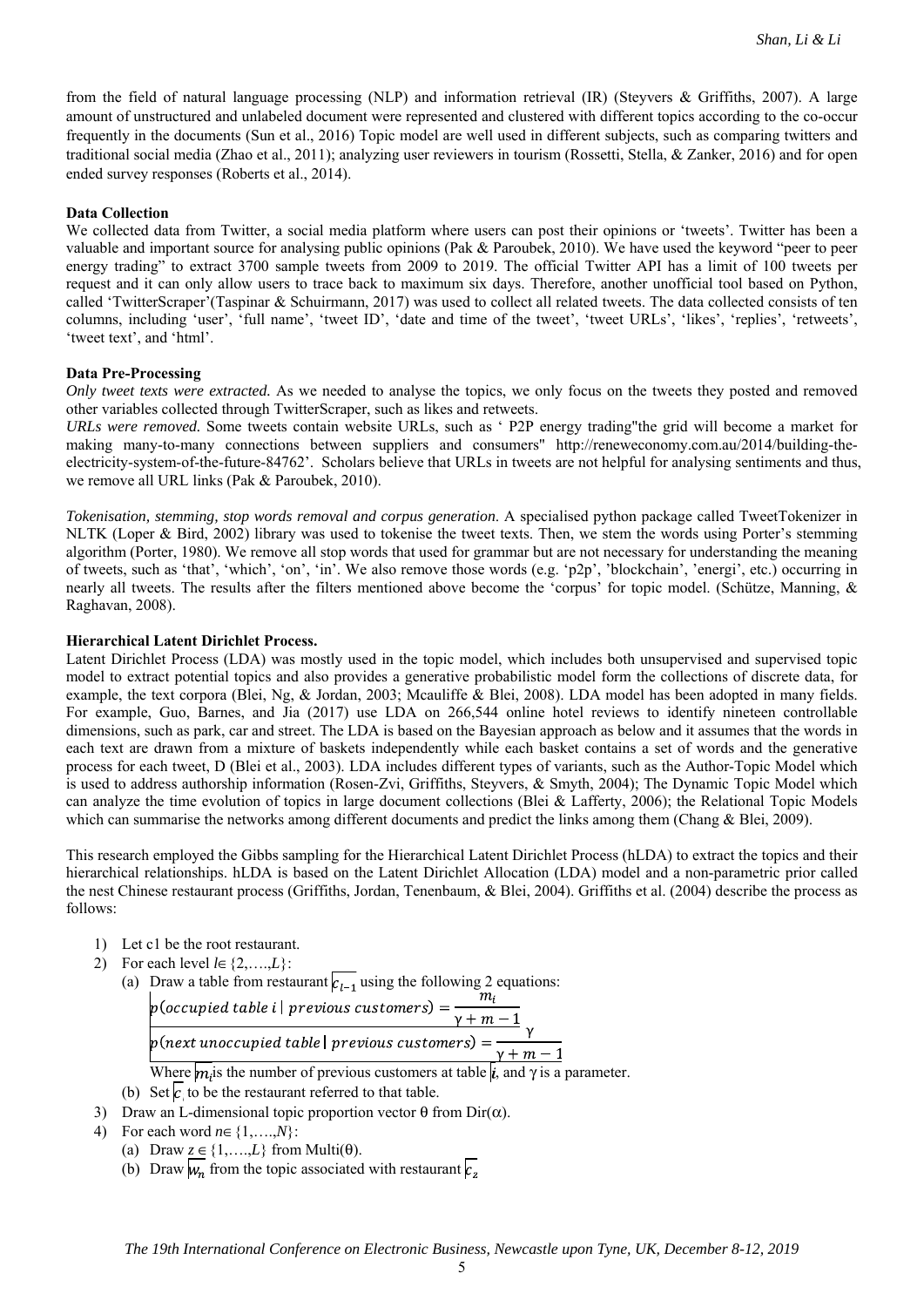Comparing to traditional LDA, hLDA has two main advantages:1. hLDA can explore the hierarchical relationship between topics; 2. Instead of manually choosing the number of topics K in LDA, hLDA can automatically choose the optimal number of topics.

This research used the Python 2 code 'Gibbs sampler for the Hierarchical Latent Dirichlet Allocation' by (Joe, 2017). The results were transformed into structured data and were visualised using Flourish.studio.

According to the aforementioned methods, the whole process is shown in the figure 1 below:



# **RESULTS AND FINDINGS**

**Root Topic**  A three levels Hierarchical topics model has been developed as per the hLDA. The root topic keywords include 'platform', 'renew', 'solar', 'base', and 'use' and are a total of 5188 words, as shown in figure 2.

#### **Level 1- Subtopics**

Considering the hierarchical root topics visualisation illustrated in figure 2, the root topics include 12 subtopics, as presented in table 2.  $Table2: 12 level 1 subtonic$ 

| Number         | Topic                                     | Total words |
|----------------|-------------------------------------------|-------------|
|                | Solar, trial, Australia, microgrid, news  | 877         |
| 2.             | World, enable, help, become, platform     | 800         |
| $\overline{3}$ | Deploy interest, present, residences,     | 758         |
|                | exchange                                  |             |
| $\overline{4}$ | Start up, via, storage, electricity       | 543         |
|                | Ucl, model, present, group, balancing     | 500         |
| 6              | Think, live, help, commodity              | 453         |
|                | Aim, take, new , recent, model            | 354         |
| 8              | Network, microgrids, excitement, sustain, | 307         |
| 9              | Panel, want, suncontract, larger, retail, | 266         |
| 10             | Chain, system, made, Brooklyn, account    | 120         |
| 11             | Explore, chance, point, even, another     | 105         |
| 12             | Good, meter, unit, bitcoin                | 84          |

# **Level 3-Subtopics**

In topic 1, the third level subtopics with the highest frequency include project set up (261), news, blockchain technology (41), Initial Coin Offering (ICO, 61), and coin payment (figure 3). It also included four countries: Australia, Ireland, Thailand, and Singapore.

In topic 2, the third level subtopics with the highest frequency include fuel, source (261) ICO, wind, electric, wholesale, price, New Zealand (42), marketplace (194), and licences (5) (figure 4).

In topic 3, the third level subtopics with the highest frequency include first system, Britain (12), Chicago(218) social house, friends, family, multifamily (12), interact, buy(11), neighbour, cost, community(22), and fixability (14) (figure 5).

In topic 4, the third level subtopics with the highest frequency include clean (139) product, better (87), plant, reduce emission (82) understand, virtual, and demand (11) (figure 6).

In topic 5, the third level subtopics with the highest frequency include Ethereum (86), tokenpost, power token (23), energy coin (9), and altcoin (31) (figure 7).

In topic 6, the third level subtopics with the highest frequency include need, participants (65), traditional, government (19), licence (19), and permit (8) (figure 8).

Thus, the previous section has presented the hLDA model's top six topics as well as every topic's mean sentiment polarity score. The results show that when people on Twitter discussed energy trading, they largely presented ten types of information, as given below.

1. Countries:

- As stated in topics 1 and 2, the majority of countries included are developed countries, such as the UK, Australia, and New Zealand. As mentioned in the literatures, 79% of current P2P energy projects
- 2. Trial stage:

The P2P energy trading project still on the trial stage.

3. News: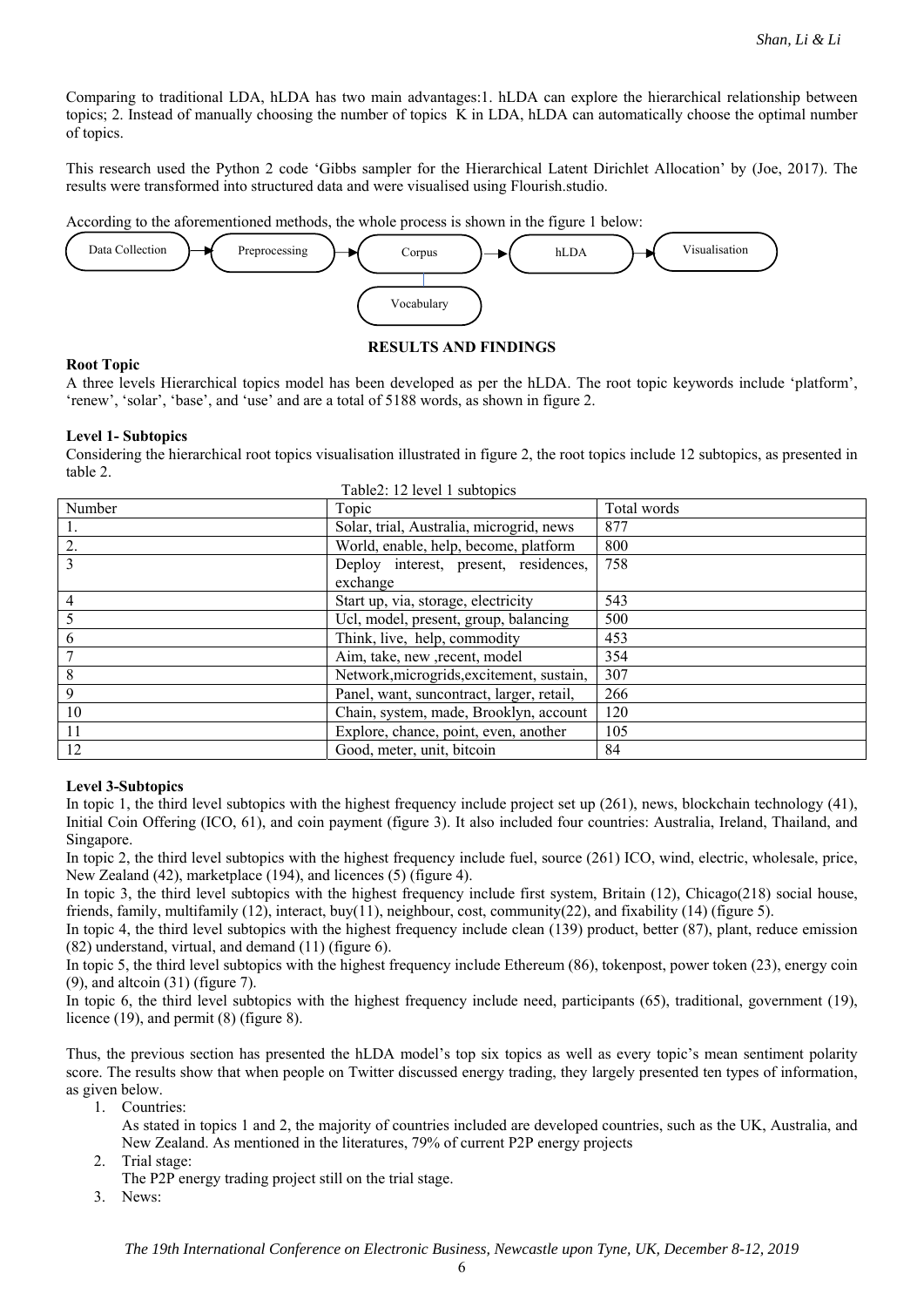P2P energy projects news and the ICO news are the majority of the keywords included in topics 2 and 5 with news. Thus, on Twitter, the majority of the resources on Twitter are news and most discussion on this subject concern the energy coins' ICO.

4. Communities:

Topic 3 includes communities and neighbourhood that is also affirmed by Zhang et al. (2017). This also shows that P2P's original aim is to help local communities as well as neighbours in selling and exchanging their energy.

5. Environmental benefit:

Included in topics 2 and 4, helping reduce emission was energy sources represent what kind of source will be delivered in the trading progress, might be solar or another kind of renewable energy. It is, therefore, necessary to take into account whether the diversity of energy sources should be included as a feature in P2P energy trading system. Though more options can create more difficulties when making decisions, assessing this feature can also be helpful for future application.

6. Economic benefit:

Included in topics 2 and 3, P2P energy trading platform ensures that the energy trading is more flexible and decreases its reliance on the traditional energy networks. Various platforms, however, have different price strategies and P2P energy trading results in challenges for the existing energy marketplace.

7. Blockchain technology:

As noted in topic 1, block has significantly high frequency because of the existing blockchain projects, including Powerpeers. On the other hand, due to some the data are from the news which discussed Brooklyn microgrids a lot, which is the first peer to peer energy trading project in the world.

8. Payment and energy coins:

As per topic 5, the determinates concerning payments are included in (Lee & Kozar, 2006; Rose, Hair, & Clark, 2011). This, future P2P energy trading project must take into account implementing tokens as a rational currency concerning the final payment. On the other hand, the trust issue and risk must also be considered because the public continues to be worried about the news payment using energy or environment coins and replacing typical bank payment.

- 9. Adequate product information:
	- As noted in topic 4, lack of sufficient information can result in unfamiliar services and platforms that can hinder customers from using it in the future.
- 10. Regulation and network constraints:

As stated in topic 6, P2P energy trading regulations continue to be a constrain regarding the development of platform. Bray (2018) noted that all transactions at present have to be conducted by a licensed supplier and that customers are only allowed to have one licensed supplier (as with Piclo).

As opposed to CC studies, the present study's results do not include reputation and enjoyment. On one hand, this is due to the data sources, most of the twitters are sent from the experts and lack of enough customers. However, as the majority of these projects remain in the trail stage, it leads to small data concerning the project feedbacks and reviews. Moreover, the high frequency of using one's own energy has led to customers not considering reputation or enjoyments and focusing more on economic benefit, environmental benefit, and payment.



Figure 2. Visualisation of the hierarchical root topics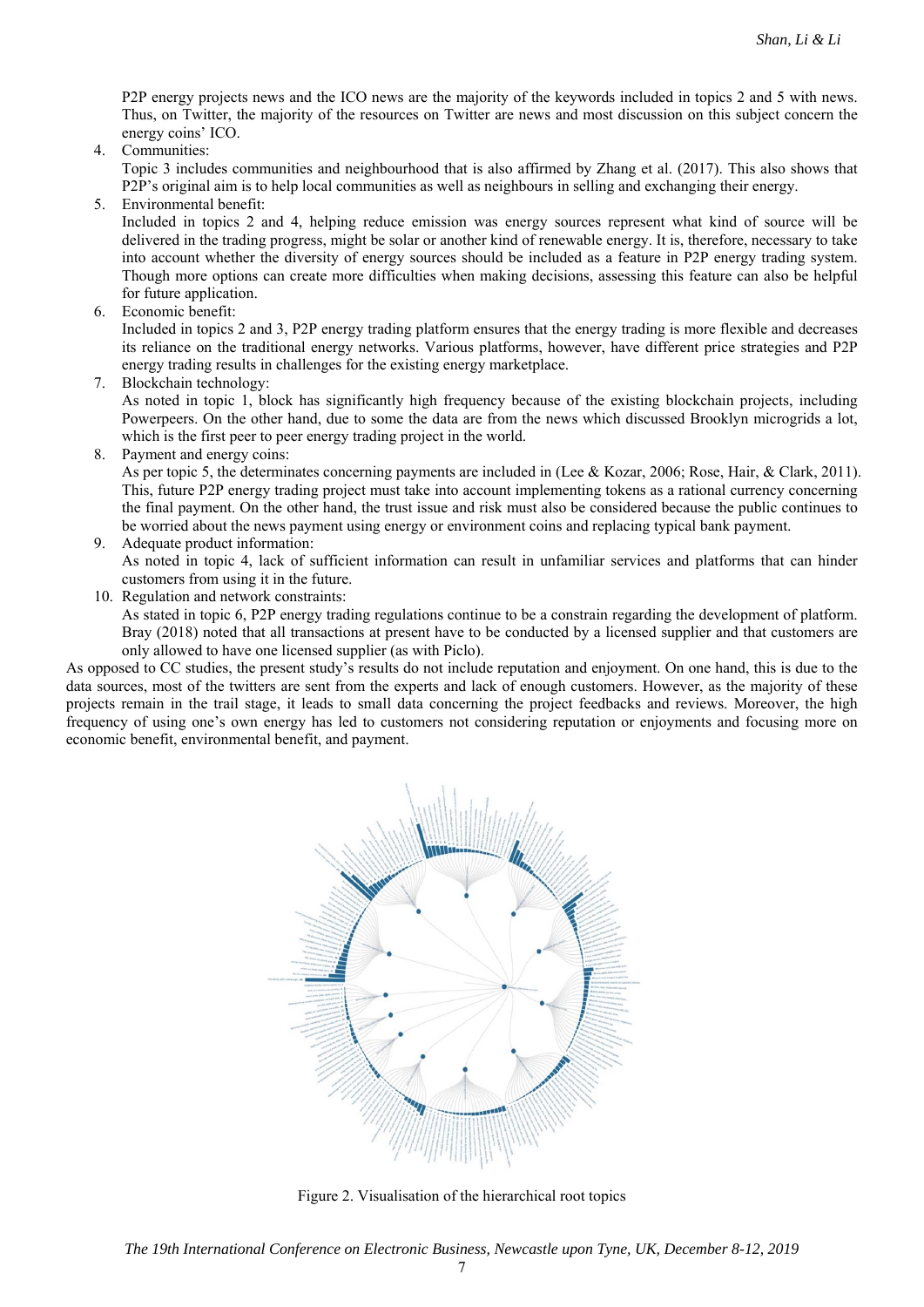| PLATFORM, SOLAR, RENEW, USE, BASE,   SOLAR, TRIAL, AUSTRALIA, MICROGRID, NEWS, |                                             |                                                          |                                       |                                          |                                      |  |  |  |
|--------------------------------------------------------------------------------|---------------------------------------------|----------------------------------------------------------|---------------------------------------|------------------------------------------|--------------------------------------|--|--|--|
| info, ierc, enerport, ireland, irish,                                          | hotb, bangladesh, emerg, media, ledinjdikt, | oil, heard, ground, improv, faster,                      |                                       | face, met, storag, guy, forward,         |                                      |  |  |  |
| trial, startup, perth, extend, begin,                                          |                                             |                                                          |                                       |                                          |                                      |  |  |  |
|                                                                                |                                             |                                                          |                                       |                                          | sto, sap, block, stake, tokenysolut, |  |  |  |
| solarex, ico, home, novel, africa,                                             | bill, democraci, restart, four, execut,     |                                                          |                                       |                                          |                                      |  |  |  |
| freecoin, night, order, product, theblockchain,                                |                                             |                                                          |                                       | south, plu, edf, excit, expans,          | tesla, laugh, pdp, comput, cant,     |  |  |  |
| kansai, kucoin, audienc, guru, huobi,                                          | firm, austria, roll, second, graz,          | current, communityenergi, mass, even, brooklynmicrogrid, |                                       | hear, awesom, revolut, cool, nytim,      |                                      |  |  |  |
|                                                                                | see, asia, infinit, zrxwglxyl, excit,       |                                                          | aussi, jean, open, attempt, thailand, |                                          |                                      |  |  |  |
| synergi, electrifyasia, access, exist, singapor,                               | amen, cot, guid, describ, beginn,           | free, resourc, got, partnership, form,                   |                                       | curtail, whitepap, specialist, tim, win, |                                      |  |  |  |

Figure 3: Subtopics 1, Solar, Australia, microgrids, trial, news

| hous, social, britain, biggest, instal,<br>first, system, chicago, deploy, base,<br>malaysia, mull, certif, give, updat,<br>enosi, form, mvp, commit, focu,<br>white, valley, gum, citi, evermor,<br>behav, workshop, pre, confer, good,<br>bangkok, aussi, upscal, commun, ccn,<br>push, turbocharg, turn, easi, side,<br>energzin, transform, audienc, transactiveenergi, fiexibl,<br><b>Net, pol, half, ign), triagues</b><br>NE SECURE APPLICATION<br>startifyinn, annium, port, conadiab, made<br>progress and the main could believe | PLATFORM, SOLAR, RENEW, USE, BASE,   DEPLOY, INTEREST, PRESENT, RESID, EXCHANG, |  |  |  |  |  |  |  |  |
|--------------------------------------------------------------------------------------------------------------------------------------------------------------------------------------------------------------------------------------------------------------------------------------------------------------------------------------------------------------------------------------------------------------------------------------------------------------------------------------------------------------------------------------------|---------------------------------------------------------------------------------|--|--|--|--|--|--|--|--|
|                                                                                                                                                                                                                                                                                                                                                                                                                                                                                                                                            |                                                                                 |  |  |  |  |  |  |  |  |
|                                                                                                                                                                                                                                                                                                                                                                                                                                                                                                                                            |                                                                                 |  |  |  |  |  |  |  |  |
|                                                                                                                                                                                                                                                                                                                                                                                                                                                                                                                                            |                                                                                 |  |  |  |  |  |  |  |  |
|                                                                                                                                                                                                                                                                                                                                                                                                                                                                                                                                            |                                                                                 |  |  |  |  |  |  |  |  |
|                                                                                                                                                                                                                                                                                                                                                                                                                                                                                                                                            |                                                                                 |  |  |  |  |  |  |  |  |
| similar, neil, allenergyau, regard, greensync,<br>inerpre, peak pleasably, otherwis, more, disputation.<br>green, hop, blake, most, year.<br><b>Anti-Miller (MA)</b> (Mariel Dai)<br>And significant military and an<br>mark.cod.underti.finiti, hopker.<br>work have recommend and me.                                                                                                                                                                                                                                                    |                                                                                 |  |  |  |  |  |  |  |  |

Figure 4:Subtopic2, World, enable, help, become, platform

| PLATFORM, SOLAR, RENEW, USE, BASE,   WORLD, ENABL, HELP, BECOM, PLATFORM, |                                         |                                            |                                               |                                   |
|---------------------------------------------------------------------------|-----------------------------------------|--------------------------------------------|-----------------------------------------------|-----------------------------------|
|                                                                           | form, plant, free, explor, sarah,       | ethereum, korea, relief, powrtoken, quick, |                                               |                                   |
| fuel, win, sourc, open, system,                                           |                                         |                                            | home, vlux, greenrunninguk, monitor, product, |                                   |
|                                                                           | fuell, site, triall, zealand, hear,     |                                            | secur, smartmet, take, sure, pioneer,         |                                   |
|                                                                           |                                         |                                            | (Follows port parties created throw extensi   | grow, fit, predict, sdg, percent, |
| ico, electron, marketplac, price, wholesal,                               | chow, head, speak, jean, learn,         |                                            | wrench blowed such arges because              | Aberluk bis saking bisi ada       |
|                                                                           |                                         |                                            |                                               | retit.mft.sy.tena.em              |
|                                                                           | awesom, expans, uptrend, inform, boost, |                                            | maco, outram, high, heart, might.             |                                   |
|                                                                           |                                         |                                            |                                               |                                   |

Figure 5: Subtopic 3, Deploy interest, present, residences, exchange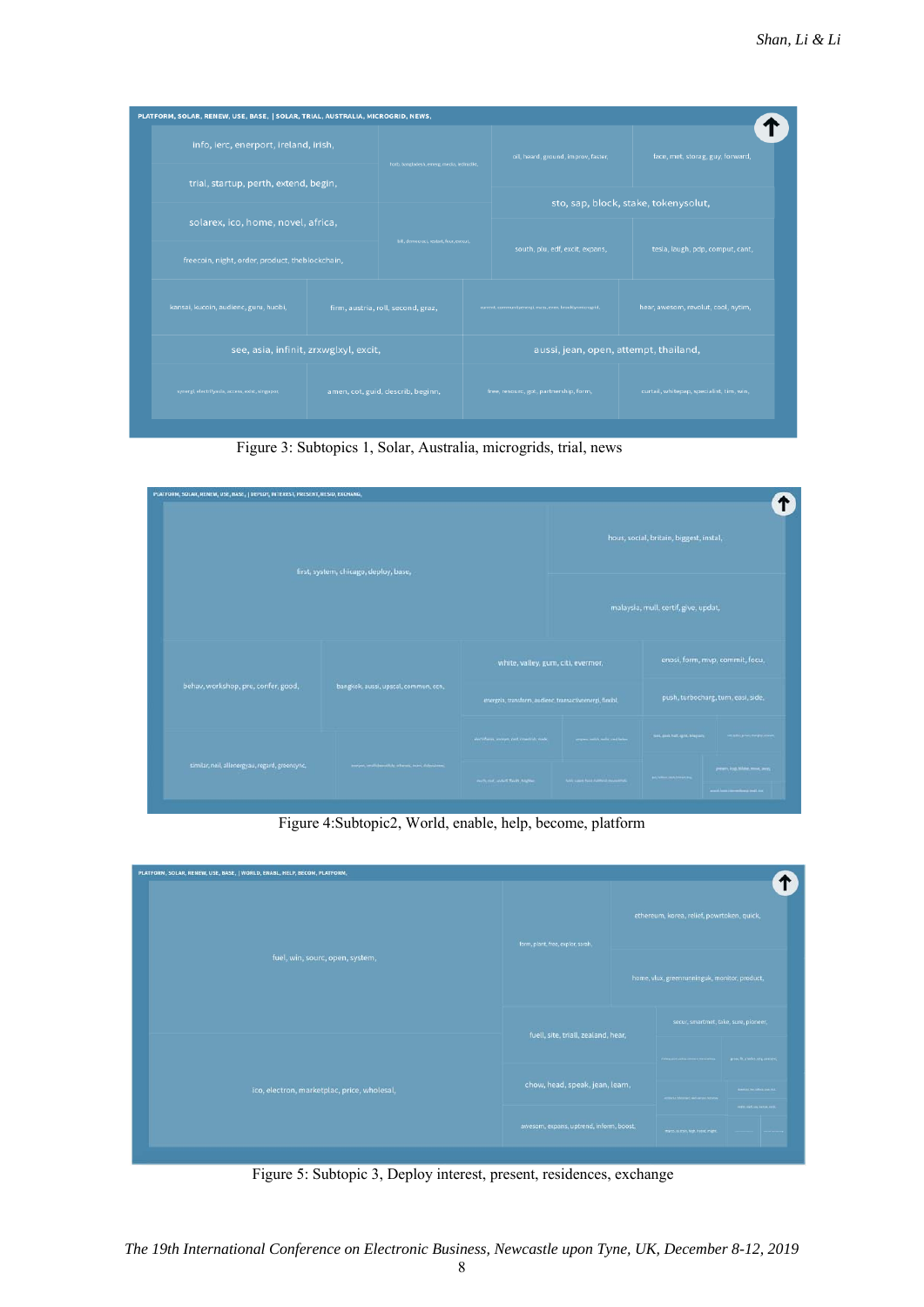| PLATFORM, SOLAR, RENEW, USE, BASE,   ENABL, STARTUP, VIA, STORAG, ELECTR, |                                     |                                    |                                                                                         |                                       |                                             |  |  |
|---------------------------------------------------------------------------|-------------------------------------|------------------------------------|-----------------------------------------------------------------------------------------|---------------------------------------|---------------------------------------------|--|--|
|                                                                           | clean, pep, democratis, want, mwat, |                                    | ponrtoken, hear, interest, email, edu,<br>innagi, ventur, tepco, conjudeemergi, articl. |                                       | spar, hackathon, success, countri, nighter, |  |  |
|                                                                           |                                     | brew, keep, beer, hawait, publish, |                                                                                         | merced, small, book rev. got.         | plant, demand, nice, space, virtual,        |  |  |
| product, starl, veri, understand, better,                                 | reduc, help, emiss, central, dlt,   |                                    |                                                                                         | davi, patent, techcitytew, teo, file, |                                             |  |  |
|                                                                           |                                     | arietca.com/corth.priem.telpone.   |                                                                                         | present vide versus sense and apply.  |                                             |  |  |
|                                                                           |                                     |                                    |                                                                                         | gen, plan, initi, proposit, sepul,    | <b>Normal of Separate Gallery</b>           |  |  |

Figure 6: Subtopic 4, Start up, via, storage, electricity

| PLATFORM, SOLAR, RENEW, USE, BASE,   UCL, MODEL, GROUP, PRESENT, BALANC, |                                             |  |                                                 |                                             |
|--------------------------------------------------------------------------|---------------------------------------------|--|-------------------------------------------------|---------------------------------------------|
| ucl, global, gop, consumpt, self,                                        |                                             |  |                                                 | ethereum, australia, test, origin, back,    |
| sector, financi, health, mac, perhap,                                    | current, saturday, changkat, desir, simpl,  |  | info, crowdsal, powrtoken, arena, iamkepco,     |                                             |
|                                                                          |                                             |  | western, friend, tune, localis, crmr,           |                                             |
| residenti, land, blok, exist, approv,                                    | publish, choic, democraci, harrison, kit,   |  | citizen; energycaln, erner; mews, pennsylvania. | manero, smartmoney, suncoin, srp, exska,    |
|                                                                          | delight, european, beisgovuk, case, minist, |  |                                                 | larger, introduc, therefor, extent, effici, |
| altcoin, tokenpost, mbrfkdlo, xrp, neo,                                  | highlight, goal, short, greenwood, fall,    |  | segon angéer siètes, hagotgallen, produ         | parti, utilis, appli, remov, zixogleyl,     |

Figure 7: Subtopic 5, UCl, model, present, group, balancing

| PLATFORM, SOLAR, RENEW, USE, BASE,   THINK, LIVE, LAUNCH, HELP, COMMOD, |                                      |                                                                                    |                                                                                                          |  |                                                                                              |                                             |  |  |  |
|-------------------------------------------------------------------------|--------------------------------------|------------------------------------------------------------------------------------|----------------------------------------------------------------------------------------------------------|--|----------------------------------------------------------------------------------------------|---------------------------------------------|--|--|--|
| becaus, need, ieee, tradit, parti,                                      |                                      | asean, irena, singapor, bangkok, low,                                              |                                                                                                          |  |                                                                                              |                                             |  |  |  |
|                                                                         |                                      | electrifynetwork, network, act, approach, showcas,                                 |                                                                                                          |  |                                                                                              |                                             |  |  |  |
|                                                                         |                                      |                                                                                    |                                                                                                          |  |                                                                                              |                                             |  |  |  |
| case, applic, bank, insur, popular,                                     |                                      |                                                                                    | indian, tiqpit, bestcoinslist, issu, end,                                                                |  |                                                                                              |                                             |  |  |  |
| amaz, extrem, jan, tkui, ambiti,                                        | exactli, main, proud, utokyo, decid, |                                                                                    |                                                                                                          |  |                                                                                              |                                             |  |  |  |
| btc, deal, mani, network, electrifyasia,                                |                                      | american, see, cebn, give, thrill,<br>ozzi, success, oecdblockchainp, cbdc, pfisi, |                                                                                                          |  |                                                                                              |                                             |  |  |  |
| circulareconomi, rippl, xrp, session, stockmarket,                      |                                      |                                                                                    | rescoopeu, joindrift, davenportjuliet, design, decegovak,                                                |  | autput, reevalu, prospect, rise, businessmodel,<br>support, permit, suthor, brianvad, local, |                                             |  |  |  |
| info, govern, guy, incent, dyk,                                         | press, boost, assist, yahoo, growth, |                                                                                    | disrupt, originenergi, come, key, msjemmagreen,<br>solarpowereu, appli, decentr, kingdom, renewablesnew, |  | megia: the problem application of                                                            | stackholm, plevinson, decentr, picio, conf, |  |  |  |
|                                                                         |                                      |                                                                                    |                                                                                                          |  |                                                                                              | articl, solarnovu, san, exchang, ex),       |  |  |  |

Figure 8: subtopic 6, Think, live, help, commodity

# **CONCLUSION AND FUTURE WORK**

This study aims to present a thorough and enhanced model for examining public attitudes toward P2P energy trading. In this study, all posts that included 'P2P energy trading' and 'energy trading' were gathered from the social media website, Twitter, and implemented to Hierarchy Latent Dirichlet Allocation for obtaining the major topics. The algorithm resulted in 12 topics considering all tweets. According to the results, the public focused more on the new technology and on the way in which the payment using energy coins works in the trading process. Though there are problems of trust and risk, the focus is more on payment processing. Services that are not traditional CC services, such as Airbnb, enjoyments, and reputations, however, are not included in this study. This suggest energy as a CC is an exception which is a good explain to the traditional literatures.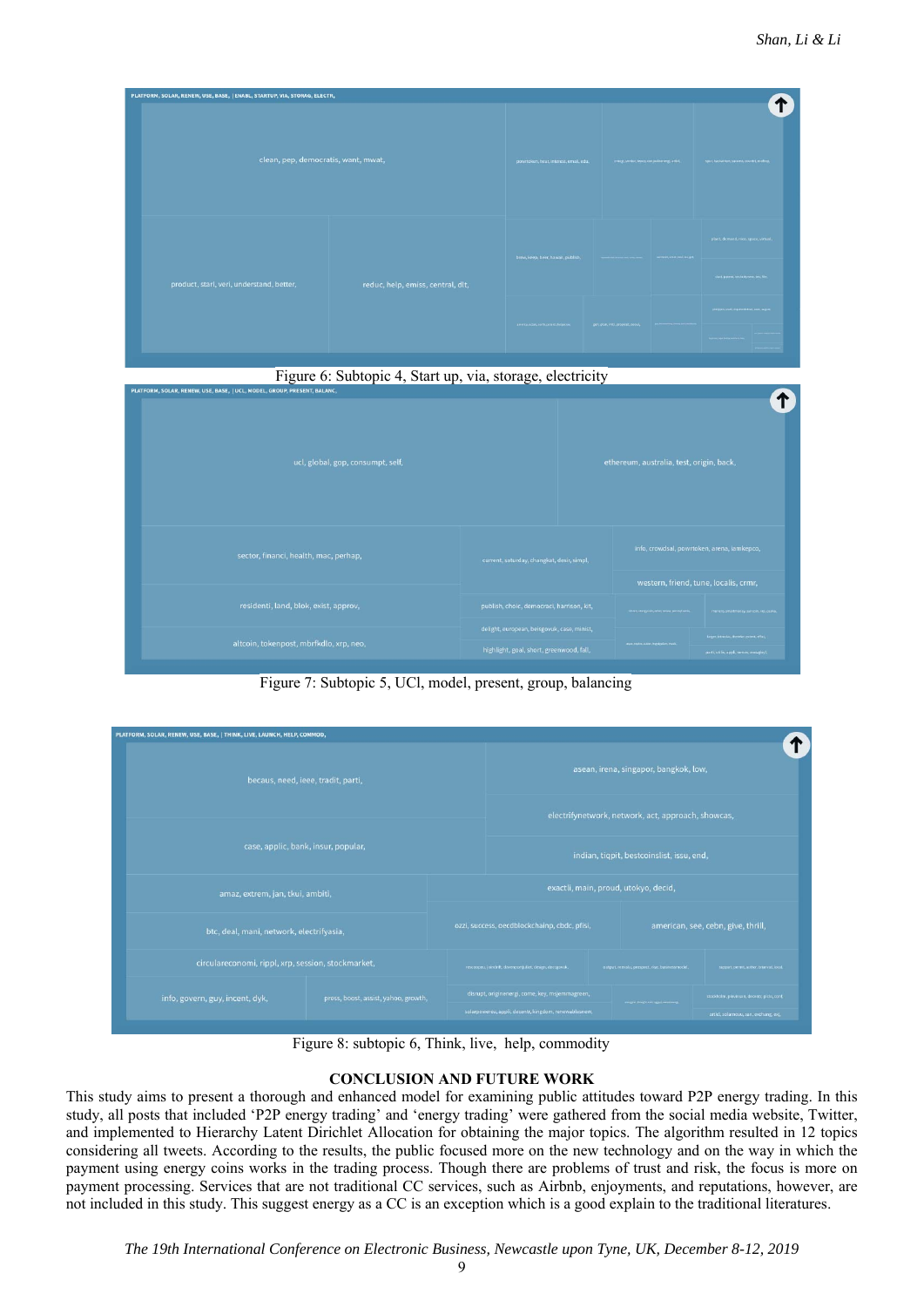Though the hLDA model concerning feature engineering is a significant technique to understand the reasons for P2P energy trading, future study should compare two approaches, including Short Text Topic Modelling (STTM). Moreover, the hLDA model results suggests the professionals as well as experts' opinions as they are the ones primarily contributing to the P2P energy trading discussion. Although this can act as the study's limitation, it can also help in interviewing customers with previous trading experience to gain additional information, which is also the future approach of this study.

#### **REFERENCES**

Ajzen, I. (2005). Attitudes, personality, and behavior: McGraw-Hill Education (UK).

- Ajzen, I., & Fishbein, M. (1977). Attitude-behavior relations: A theoretical analysis and review of empirical research. Psychological bulletin, 84(5), 888.
- Albinsson, P. A., & Yasanthi Perera, B. (2012). Alternative marketplaces in the 21st century: Building community through sharing events. Journal of Consumer Behaviour, 11(4), 303-315.
- Alexander Hars, S. O. (2002). Working for free? Motivations for participating in open-source projects. International Journal of Electronic Commerce, 6(3), 25-39.
- Andoni, M., Robu, V., Flynn, D., Abram, S., Geach, D., Jenkins, D., . . . Peacock, A. (2019). Blockchain technology in the energy sector: A systematic review of challenges and opportunities. Renewable and Sustainable Energy Reviews, 100, 143-174.
- Bardhi, F., & Eckhardt, G. M. (2012). Access-based consumption: The case of car sharing. Journal of consumer research, 39(4), 881-898.
- Barnes, S. J., & Mattsson, J. (2016). Understanding current and future issues in collaborative consumption: A four-stage Delphi study. Technological Forecasting and Social Change, 104, 200-211.
- Belk, R. (2009). Sharing. Journal of consumer research, 36(5), 715-734.
- Belk, R. (2014). You are what you can access: Sharing and collaborative consumption online. Journal of Business Research, 67(8), 1595-1600.
- Blei, D. M., & Lafferty, J. D. (2006, June). Dynamic topic models. In *Proceedings of the 23rd international conference on Machine learning* (pp. 113-120). ACM.
- Blei, D. M., Ng, A. Y., & Jordan, M. I. (2003). Latent dirichlet allocation. Journal of machine Learning research, 3(Jan), 993- 1022.
- Bleicher, A., & Gross, M. (2015). User motivation, energy prosumers, and regional diversity: sociological notes on using shallow geothermal energy. Geothermal Energy, 3(1), 12.
- Botsman, R., & Rogers, R. (2010). What's mine is yours. The rise of collaborative consumption.
- Botsman, R., & Rogers, R. (2010). What's mine is yours How collaborative consumption is changing the way we live In. London: Collins.
- Bray, R., Woodman, B., & Connor, P. (2018). Policy and Regulatory Barriers to Local Energy Markets in Great Britain.
- Brown, S. A., & Venkatesh, V. (2005). Model of adoption of technology in households: A baseline model test and extension incorporating household life cycle. MIS quarterly, 29(3).
- Chang, J., & Blei, D. (2009, April). Relational topic models for document networks. In *Artificial Intelligence and Statistics* (pp. 81-88).
- Cronin Jr, J. J., & Taylor, S. A. (1992). Measuring service quality: a reexamination and extension. Journal of marketing, 56(3), 55-68.
- Darby, S. J. (2013). Load management at home: advantages and drawbacks of some 'active demand side'options. Proceedings of the Institution of Mechanical Engineers, Part A: Journal of Power and Energy, 227(1), 9-17.
- Deci, E. L., & Ryan, R. M. (1985). The general causality orientations scale: Self-determination in personality. Journal of research in personality, 19(2), 109-134.
- DeLone, W. H., & McLean, E. R. (1992). Information systems success: The quest for the dependent variable. Information systems research, 3(1), 60-95.
- Gambetta, D. (Ed.). (1988). *Trust: Making and breaking cooperative relations* (pp. 213-238). New York, NY: B. Blackwell.
- Griffiths, T. L., Jordan, M. I., Tenenbaum, J. B., & Blei, D. M. (2004). Hierarchical topic models and the nested Chinese restaurant process. In *Advances in neural information processing systems* (pp. 17-24).
- Guo, Y., Barnes, S. J., & Jia, Q. (2017). Mining meaning from online ratings and reviews: Tourist satisfaction analysis using latent dirichlet allocation. Tourism Management, 59, 467-483.
- Guttentag, D. A., & Smith, S. L. (2017). Assessing Airbnb as a disruptive innovation relative to hotels: Substitution and comparative performance expectations. International Journal of Hospitality Management, 64, 1-10.
- Hagiu, A., & Wright, J. (2015). Multi-sided platforms. International Journal of Industrial Organization, 43, 162-174.
- Hamari, J., Sjöklint, M., & Ukkonen, A. (2016). The sharing economy: Why people participate in collaborative consumption. Journal of the association for information science and technology, 67(9), 2047-2059.
- Hoffman, D. L., Novak, T. P., & Peralta, M. (1999). Building consumer trust online. Communications of the ACM, 42(4), 80- 85.
- Hoffman, L., Novak, P., & Peralta, A. (1999). Information privacy in the marketspace: Implications for the commercial uses of anonymity on the Web. The Information Society, 15(2), 129-139.
- Joe, W. (2017). Gibbs sampler for the Hierarchical Latent Dirichlet Allocation topic model. Retrieved from https://github.com/joewandy/hlda

10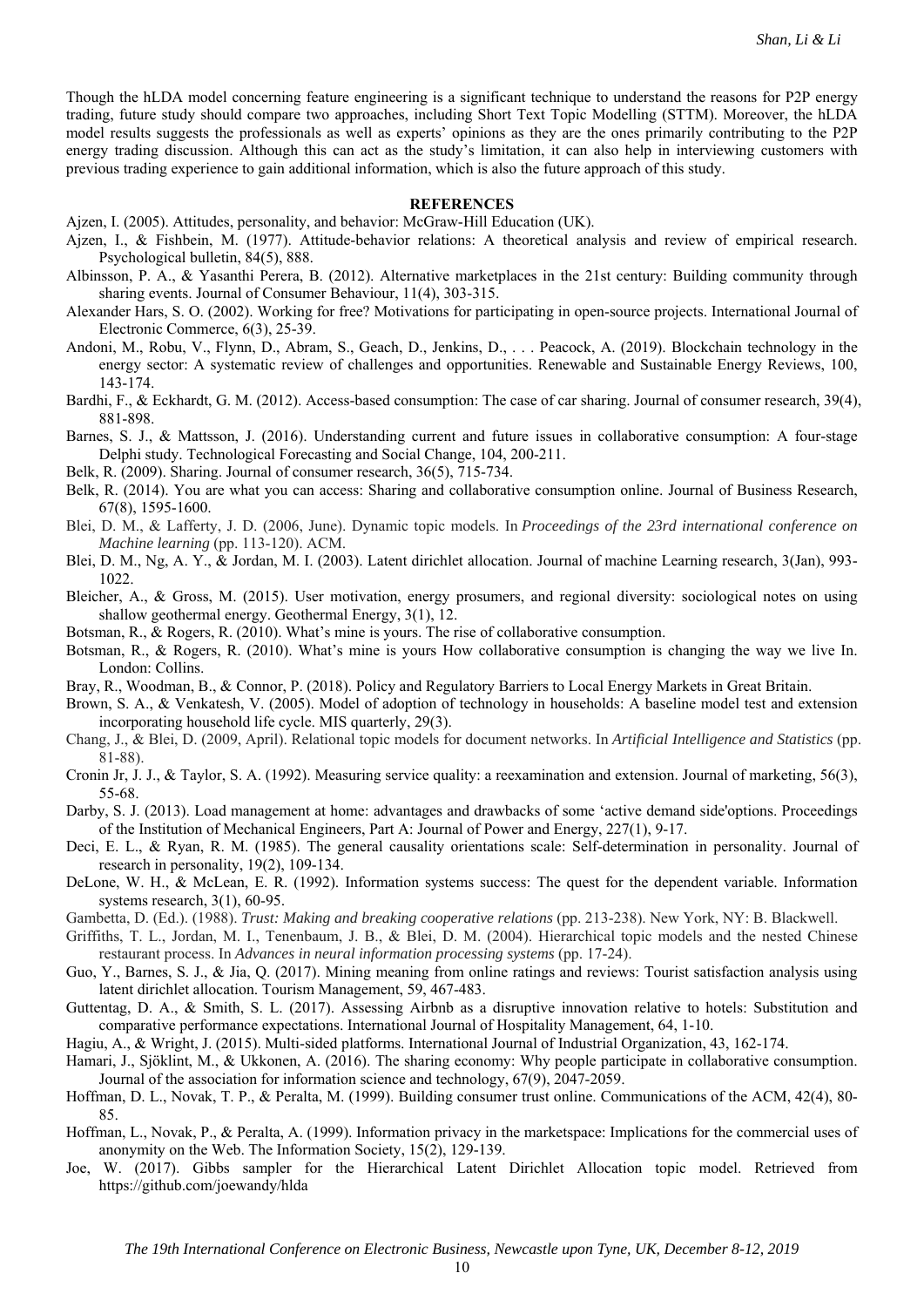- Langheim, R., Arreola, G., & Reese, C. (2014). Energy efficiency motivations and actions of California solar homeowners. Proc. 2014 ACEEE Summer Study on Energy Efficiency in Buildings, 7-147.
- Lee, Y., & Kozar, K. A. (2006). Investigating the effect of website quality on e-business success: An analytic hierarchy process (AHP) approach. Decision support systems, 42(3), 1383-1401.
- Liang, J., Koperski, K., Dhillon, N. S., Tusk, C., & Bhatti, S. (2013). NLP-based entity recognition and disambiguation. In: Google Patents. *No. 8,594,996*
- Loper, E., & Bird, S. (2002). NLTK: the natural language toolkit. arXiv preprint cs/0205028.
- Mcauliffe, J. D., & Blei, D. M. (2008). Supervised topic models. In *Advances in neural information processing systems* (pp. 121-128).
- Mengelkamp, E., Gärttner, J., Rock, K., Kessler, S., Orsini, L., & Weinhardt, C. (2018). Designing microgrid energy markets: A case study: The Brooklyn Microgrid. Applied Energy, 210, 870-880.
- Michelsen, C. C., & Madlener, R. (2013). Motivational factors influencing the homeowners' decisions between residential heating systems: An empirical analysis for Germany. Energy Policy, 57, 221-233.
- Mittendorf, C., & Ostermann, U. (2017). Private vs. business customers in the sharing economy–The implications of trust, perceived risk, and social motives on Airbnb.
- Möhlmann, M. (2015). Collaborative consumption: determinants of satisfaction and the likelihood of using a sharing economy option again. Journal of Consumer Behaviour, 14(3), 193-207.
- Morstyn, T., Farrell, N., Darby, J., & McCulloch, D. (2018). Using peer-to-peer energy-trading platforms to incentivize prosumers to form federated power plants. Nature Energy, 3(2), 94.
- Morstyn, T., Hredzak, B., & Agelidis, V. G. (2016). Control strategies for microgrids with distributed energy storage systems: An overview. IEEE Transactions on Smart Grid, 9(4), 3652-3666.
- Närvänen, E., Kartastenpää, E., & Kuusela, H. (2013). Online lifestyle consumption community dynamics: A practice‐based analysis. Journal of Consumer Behaviour, 12(5), 358-369.
- O'Leary‐Kelly, S. W., & J. Vokurka, R. (1998). The empirical assessment of construct validity. Journal of operations management, 16(4), 387-405.
- Pak, A., & Paroubek, P. (2010). Twitter as a corpus for sentiment analysis and opinion mining. Paper presented at the LREc.
- Parag, Y., & Sovacool, B. K. (2016). Electricity market design for the prosumer era. Nature Energy, 1(4), 16032.
- Park, C., & Yong, T. (2017). Comparative review and discussion on P2P electricity trading. Energy Procedia, 128, 3-9.
- Perren, R., & Grauerholz, L. (2015). Collaborative consumption. International Encyclopedia of the Social & Behavioral Sciences, 4, 139-144.
- Phipps, M., Ozanne, L. K., Luchs, M. G., Subrahmanyan, S., Kapitan, S., Catlin, J. R., . . . Simpson, B. (2013). Understanding the inherent complexity of sustainable consumption: A social cognitive framework. Journal of Business Research, 66(8), 1227-1234.
- Pieroni, A., Scarpato, N., Di Nunzio, L., Fallucchi, F., Raso, M. J. I. J. o. A. S., Engineering, & Technology, I. (2018). Smarter City: Smart Energy Grid based on Blockchain Technology. 8(1), 298-306.
- Porter, M. F. (1980). An algorithm for suffix stripping. Program, 14(3), 130-137.
- Roberts, M. E., Stewart, B. M., Tingley, D., Lucas, C., Leder‐Luis, J., Gadarian, S. K., . . . Rand, D. G. (2014). Structural topic models for open‐ended survey responses. American Journal of Political Science, 58(4), 1064-1082.
- Rose, S., Hair, N., & Clark, M. (2011). Online customer experience: A review of the business-to-consumer online purchase context. International Journal of Management Reviews, 13(1), 24-39.
- Rosen-Zvi, M., Griffiths, T., Steyvers, M., & Smyth, P. (2004, July). The author-topic model for authors and documents. In *Proceedings of the 20th conference on Uncertainty in artificial intelligence* (pp. 487-494). AUAI Press.
- Rosen, D., Lafontaine, P. R., & Hendrickson, B. (2011). CouchSurfing: Belonging and trust in a globally cooperative online social network. New Media & Society, 13(6), 981-998.
- Rossetti, M., Stella, F., & Zanker, M. (2016). Analyzing user reviews in tourism with topic models. Information Technology & Tourism, 16(1), 5-21.
- Roy, R., Caird, S., & Abelman, J. (2008). YIMBY Generation–yes in my back yard! UK householders pioneering microgeneration heat.
- Santoso, A. S., & Nelloh, L. A. M. (2017). User satisfaction and intention to use peer-to-peer online transportation: A replication study. Procedia Computer Science, 124, 379-387.
- Schütze, H., Manning, C. D., & Raghavan, P. (2008). Introduction to information retrieval. Paper presented at the Proceedings of the international communication of association for computing machinery conference.
- Steyvers, M., & Griffiths, T. (2007). Probabilistic topic models. Handbook of latent semantic analysis, 427(7), 424-440.
- Sun, X., Liu, X., Li, B., Duan, Y., Yang, H., & Hu, J. (2016). Exploring topic models in software engineering data analysis: A survey. Paper presented at the 2016 17th IEEE/ACIS International Conference on Software Engineering, Artificial Intelligence, Networking and Parallel/Distributed Computing (SNPD).
- Taspinar, A., & Schuirmann, L. (2017). Twitterscraper 0.2. 7: Python Package Index.
- Tussyadiah, I. P. (2016). Factors of satisfaction and intention to use peer-to-peer accommodation. International Journal of Hospitality Management, 55, 70-80.
- Wu, G., Hu, X., & Wu, Y. (2010). Effects of perceived interactivity, perceived web assurance and disposition to trust on initial online trust. Journal of Computer-Mediated Communication, 16(1), 1-26.
- Yang, S., & Ahn, S. (2016). Impact of motivation in the sharing economy and perceived security in attitude and loyalty toward Airbnb. Advanced Science and Technology Letters, 129, 180-184.

11